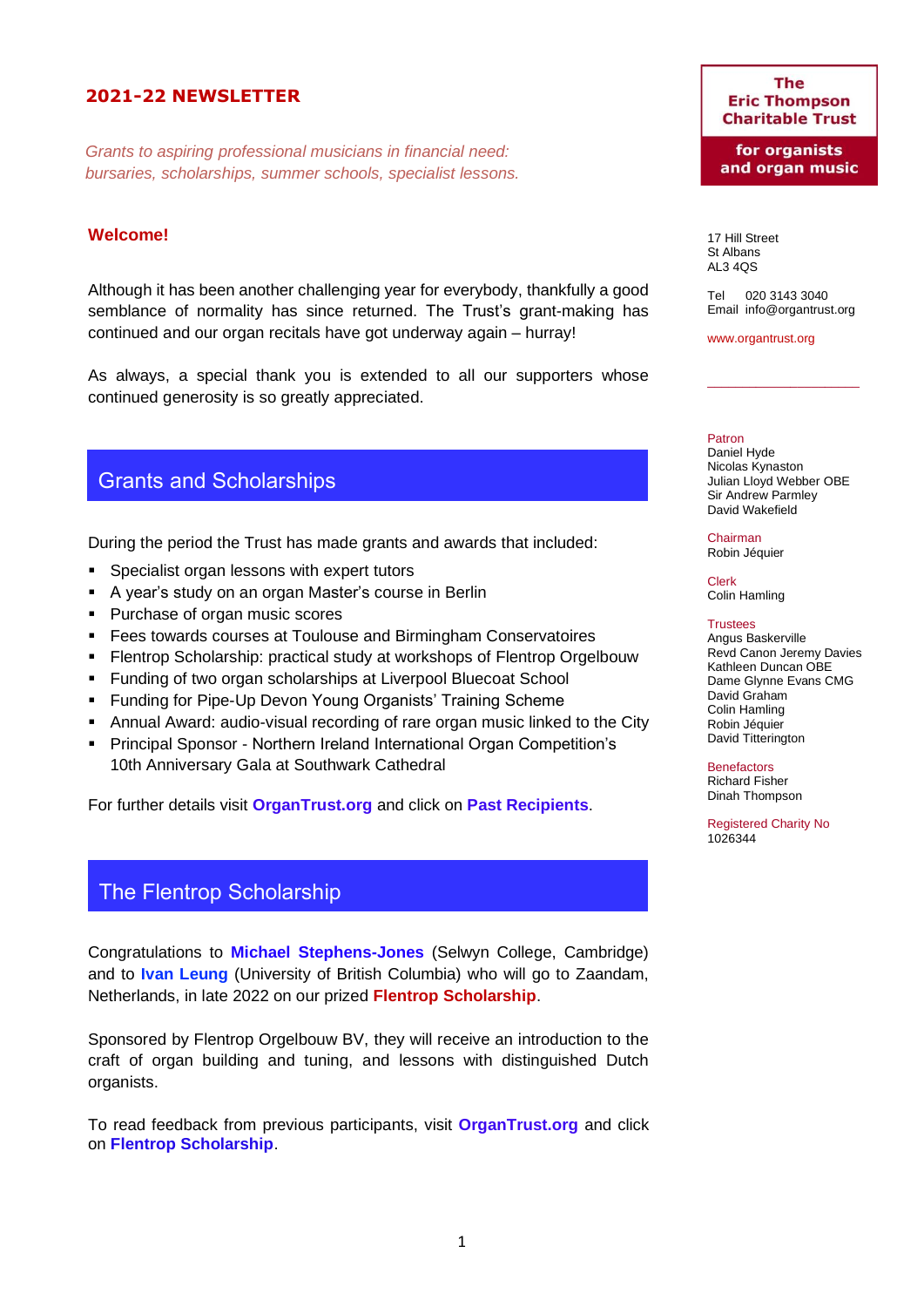# **BLUE COAT**

**[Liverpool Blue Coat School Organ Scholarships](https://www.bluecoatschoolliverpool.org.uk/?s=organ+scholars)** offer two deserving students a five-vear course of tuition. sponsored by the Eric Thompson Trust. The scholarship, in partnership with the two Liverpool cathedrals, also uses the School Chapel Walker 1906 organ, making it unsurpassed anywhere else in the UK.

Scholarship Project Manager Peter Elson said, 'It's extremely reassuring that the Eric Thompson Trust has shown such confidence in this new scholarship,' and went on to describe our support as 'a big step in fulfilling our ambition to establish Liverpool as the northern centre for training young organists.'

# PipeUp Devon



**[PipeUp Devon](https://exeter.anglican.org/resources/worship/pipeup-devon/)** is the Exeter Diocese young organists training scheme which aims to inspire, enable and improve the skills of young church organists in Devon. Sponsored by the Trust, it encourages 11 to 18 year-olds who already play a musical instrument to give the organ a go.

It is hoped that training up a new generation of organ players will eventually increase the number of people available to play some of Devon's historic church organs. The PipeUp Devon initiative follows a similar successful scheme in Salisbury Diocese.

Co-founder Peter King said that learning the organ could really suit young people who liked a physical and mental challenge. He added, 'No

other instrument requires you play with hands and feet, on up to four keyboards and to change stops.'

# Annual Award



The Trust's prestigious Annual Award goes this year to **[Thomas Allery](http://www.thomasallery.com/)**, Director of Music and Organist at St Mary-le-Bow Church.

Tom's aim is to highlight organist composers from the City of London. The eventual project will be a series of audio-visual films performed on the superb 2010 Kenneth Tickell organ of St Mary-le-Bow, Cheapside, featuring a range of music rarely (if ever) heard, alongside documentary style information presented in locations around the City.

Tom is also a solo harpsichordist, and he teaches basso continuo in the Historical Performance department at the Royal College of Music, and organ at City of London School.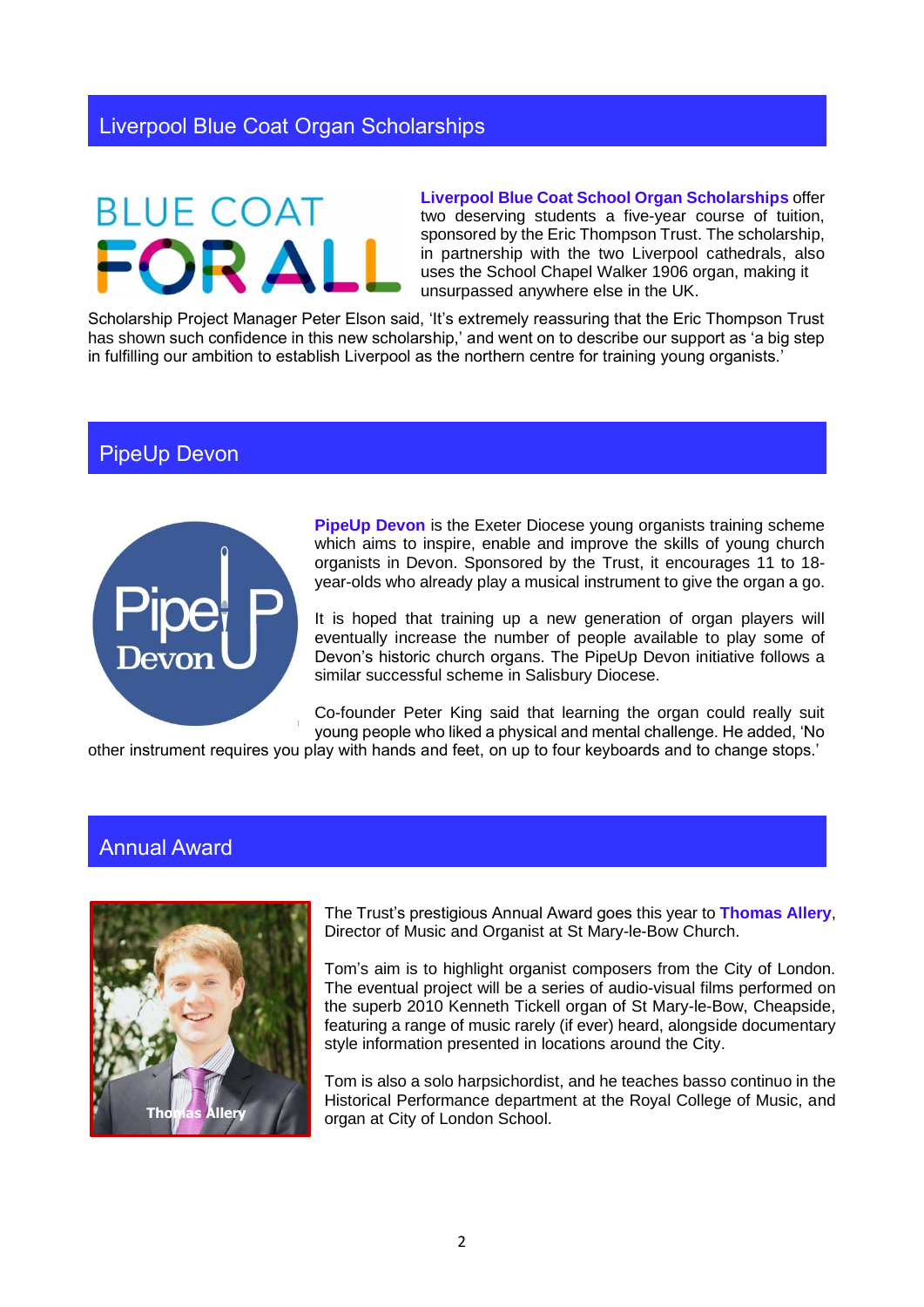# It's Time to Apply!

The next Trustees meeting will be held in May this year, so we do **encourage the submission of applications** as described on our website.

The deadline is **30 April 2022** and here are quick links:

- 1. **[General Grants](https://royalphilharmonicsociety.org.uk/performers/instrumentalists/thompson/eric-thompson-trust-grants)** such as summer schools and specialist lessons
- 2. **[Annual Award](https://royalphilharmonicsociety.org.uk/performers/instrumentalists/thompson/annual-award1)** e. g. specialist studies, performance, recording, research
- 3. **[Flentrop Scholarship](https://royalphilharmonicsociety.org.uk/performers/instrumentalists/thompson/flentrop)** an introduction to the craft of organ building and tuning

## Recitals and Events

#### **Our October Organ Recitals**



The Trust's 2021 Annual Organ Recital Series was held in October 2021 at **[St Mary-le-Bow](https://www.stmarylebow.org.uk/music/)**, Cheapside, London.

With its superb 2010 Kenneth Tickell organ (pictured) the recitalists were: [Ben Bloor](http://www.benbloor.com/) (London Oratory), [Joshua Ryan](http://www.facebook.com/josh.ryan31) (Royal Hospital, Chelsea), [Ophelia Amar](http://www.opheliaamar.com/) (Frederikskirken, Paris), and [Thomas Allery](http://www.thomasallery.com/) (St Mary-le-Bow).

Their performances were truly outstanding, and well attended!

Visit our website or [Facebook](http://www.facebook.com/organtrust) page later in the summer for details of our **October 2022** lunchtime recitals at **St Mary-le-Bow**.

#### **John Hill + Catherine Ennis Organ Series**



Previously known as John Hill Organ Series, these recitals are now in memory of both our former Chairman, the late [John Hill CBE,](https://www.facebook.com/johnhillorganseries/) and the Series co-founder the lat[e Catherine Ennis.](https://www.rhinegold.co.uk/choir_organ/catherine-ennis-organ-scholarships-to-be-established-at-st-hughs-college-oxford/) The **2022** Series takes place in Mayfair:

Tue 03 May [Dónal McCann](https://www.new.ox.ac.uk/donal-mccann) Tue 10 May [Claire Innes-Hopkins](https://stsalvatorschapelchoir.wp.st-andrews.ac.uk/people/) Tue 17 May [Ashley Wagner](http://ashleywagner.co/about/) Tue 24 May [Hilary Punnett](https://www.chelmsfordcathedral.org.uk/team/detail/hilary-punnett) Tue 31 May [Alex Hamilton](https://www.wellscathedral.org.uk/worship-and-music/music/organists/alexander-hamilton/)



*[Click here](https://royalphilharmonicsociety.org.uk/assets/files/PROGRAMME_2022.pdf) for full details. Series sponsored by The Eric Thompson Trust*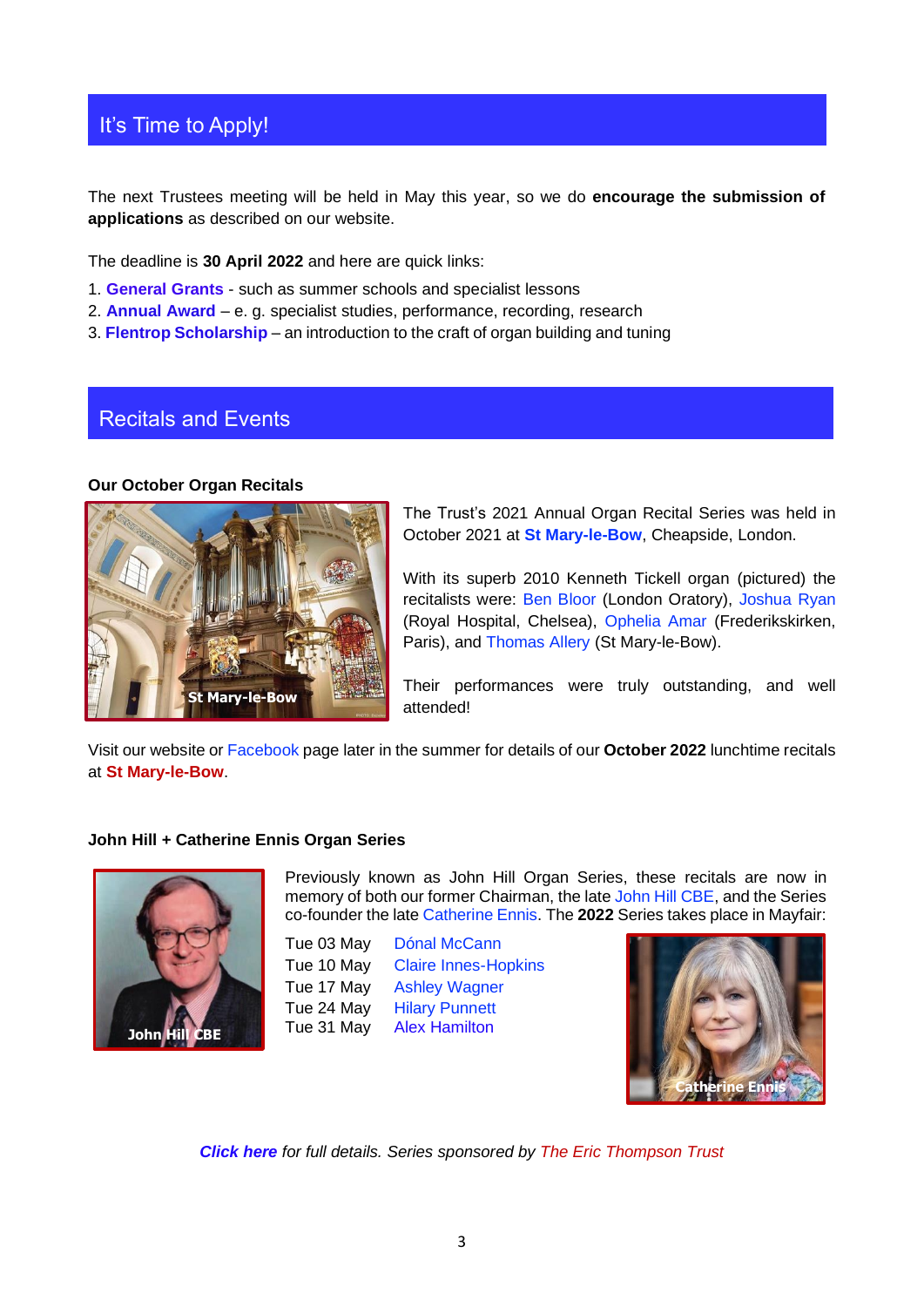#### **Celebrating the Work of the Trust and the Lives of Dinah Thompson and Richard Fisher**



This memorable celebration event was held at The Dutch Church, London, in October 2021, in honour of the late Dinah Thompson and Richard Fisher – former Trustees who also became benefactors.

Eric and Dinah Thompson were closely associated with the Dutch Church (where Eric's funeral was held) - a most fitting choice of venue.

Professor David Titterington and Chairman Robin Jéquier gave tributes to Dinah and Richard. Guests were also informed how, to offset the impact of Covid, the Trust had made unique and much-needed hardship grants to 26 full-time organ students at UK conservatoires.

Organ music was superbly performed by Trust former beneficiaries [Ourania](https://www.facebook.com/ourania.gassiou)  [Gassiou,](https://www.facebook.com/ourania.gassiou) [Joseph Fort](https://www.josephfort.co.uk/) and [Thomas Allery.](https://www.thomasallery.com/)

A reception was held in the crypt for around 50 supporters and guests.

Our heartfelt thanks to Minister Ds Bertjan van de Lagemaat for the part he played and for allowing us to use the Dutch Church.



### **Northern Ireland International Organ Competition (NIIOC) 10th Anniversary Gala Organ Recital**



In March 2022 The Eric Thompson Trust sponsored **[NIIOC's](https://www.niioc.com/10th-birthday)** impressive 10th Anniversary Gala Organ Recital at Southwark Cathedral. Winners from the first ten years played on the cathedral's magnificent 'thoroughbred' organ before a large audience.

It was an ideal opportunity to mark the Competition's international impact, and to promote the talents of the ten exceptional young organists shown below:

| 2011 Ben Comeau         | UK |
|-------------------------|----|
| 2012 Ben Bloor          | UK |
| 2013 Richard Gowers     | UK |
| 2014 Andrew Forbes      | UK |
| 2015 Alexander Hamilton | UK |

| 2016 | Mona Rozdestvenskyte    | Russia  |
|------|-------------------------|---------|
| 2017 | <b>Sebastian Heindl</b> | Germany |
| 2018 | <b>Johannes Krahl</b>   | Germany |
| 2019 | Ivan-Bogdan Reincke     | Hungary |
| 2020 | Laura Schlappa          | Germany |

## **Patrons**

#### **Sir Andrew Parmley**



The Trustees are delighted to welcome the Director of The Royal College of Organists and former Lord Mayor of London, [Sir Andrew Parmley,](https://www.rco.org.uk/news_displaystory.php?newsid=291) as a Patron of the Trust.

Sir Andrew's career has spanned numerous areas including teaching, performing, research, examining, adjudicating, writing, composing and editing.

He is also the Honorary Organist of St James Garlickhythe in the City of London. We wish him a long and happy association with the Trust.